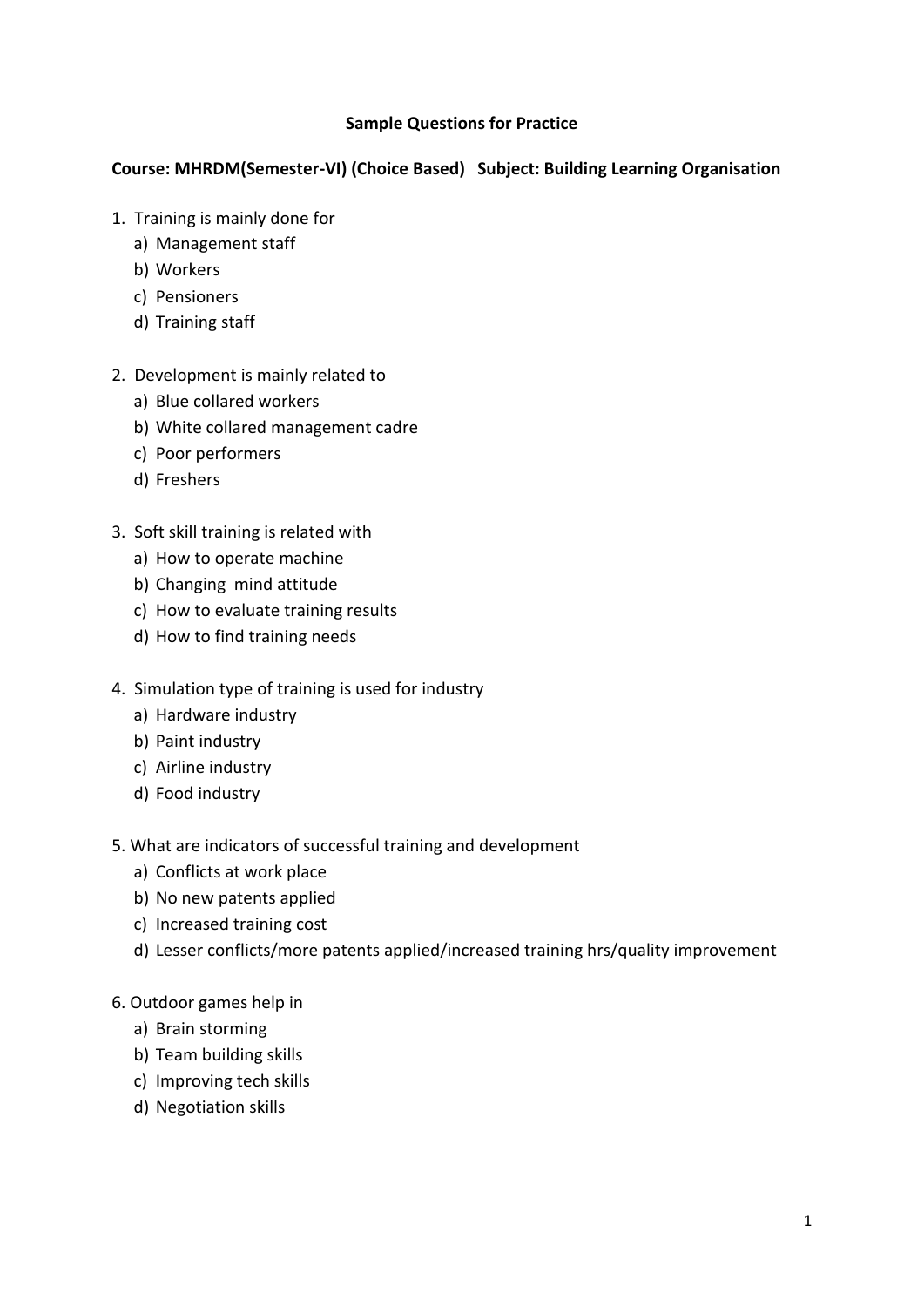- 7. There are \_\_\_\_ types of system thinking concepts
	- a) Two
	- b) Four
	- c) Six
	- d) Eight
- 8. Following is not system thinking concept
	- a) Interconnectedness
	- b) Synthesis
	- c) Emergence
	- d) Bell shape curve
- 9. Analog cluster mapping and complex digital feedback analysis is related to
	- a) Interconnectedness
	- b) Synthesis
	- c) Systems Mapping
	- d) Causality
- 10. The two main types of feedback loops are
	- a) Round & Linear
	- b) Reinforcing and balancing
	- c) Continuous and casual
	- d) Individual & Group
- 11. Which of the following statement is relevant
	- a) Reinforce feedback is good
	- b) Balancing feedback is bad
	- c) Reinforcing feedback is bad and balancing feedback is good
	- d) Round feedback is good and Individual feedback is bad
- 12. Knowledge-based competition emphasizes on
	- a) Protecting and exploiting scarce and valuable knowledge-based assets
	- b) Stealing knowledge from competitors
	- c) Keeping quiz after training program
	- d) Protecting market position
- 13. In knowledge‐based competition, firms will need to focus on
	- a) Learning about product defects
	- b) Learning about govt. rules
	- c) Learning about customers
	- d) Learning about courses offered by external training agencies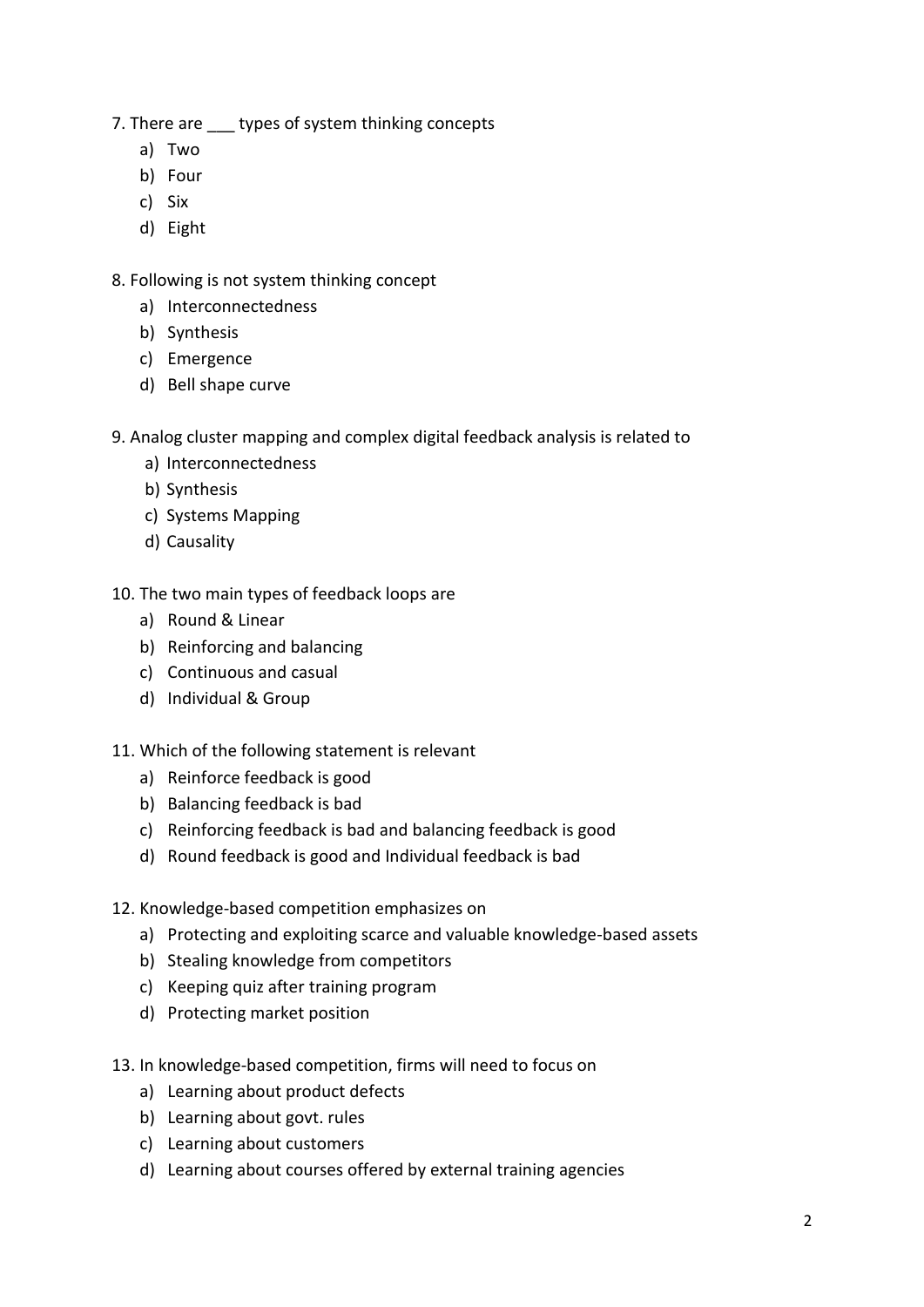- 14. Social Resources include
	- a) Friends on Face book
	- b) Personal relationships that bind together members of an organization as well as relationships that link organizational members to other external sources of human capital
	- c) Resources working on CSR project
	- d) Resources provided to organization by social NGO

### 15. Knowledge based resources can be acquired through

- a) Internal Job Posting
- b) Govt. Employment exchanges
- c) Rehiring retirees
- d) Mergers & Acquisition
- 16. Two Types of knowledge are
	- a) Tacit knowledge and explicit Knowledge
	- b) Internal & External
	- c) Specific & General
	- d) Inherent and Acquired

17. Methods of investment market, Return on assets methods & Direct intellectual capital methods are

- a) Methods of capturing learning depreciation
- b) Intellectual capital Assessment
- c) Appraisal methods
- d) Calculating Profit & Loss

#### 18. Intellectual Capital can be measured through

- a) Balance score card
- b) Forced distribution
- c) 360 degree appraisal
- d) MBO
- 19. Intellectual Capital measuring models do not include
	- a) Human Resource Accounting
	- b) Economic Value Added (EVA)
	- c) Balance score card
	- d) Segmental reporting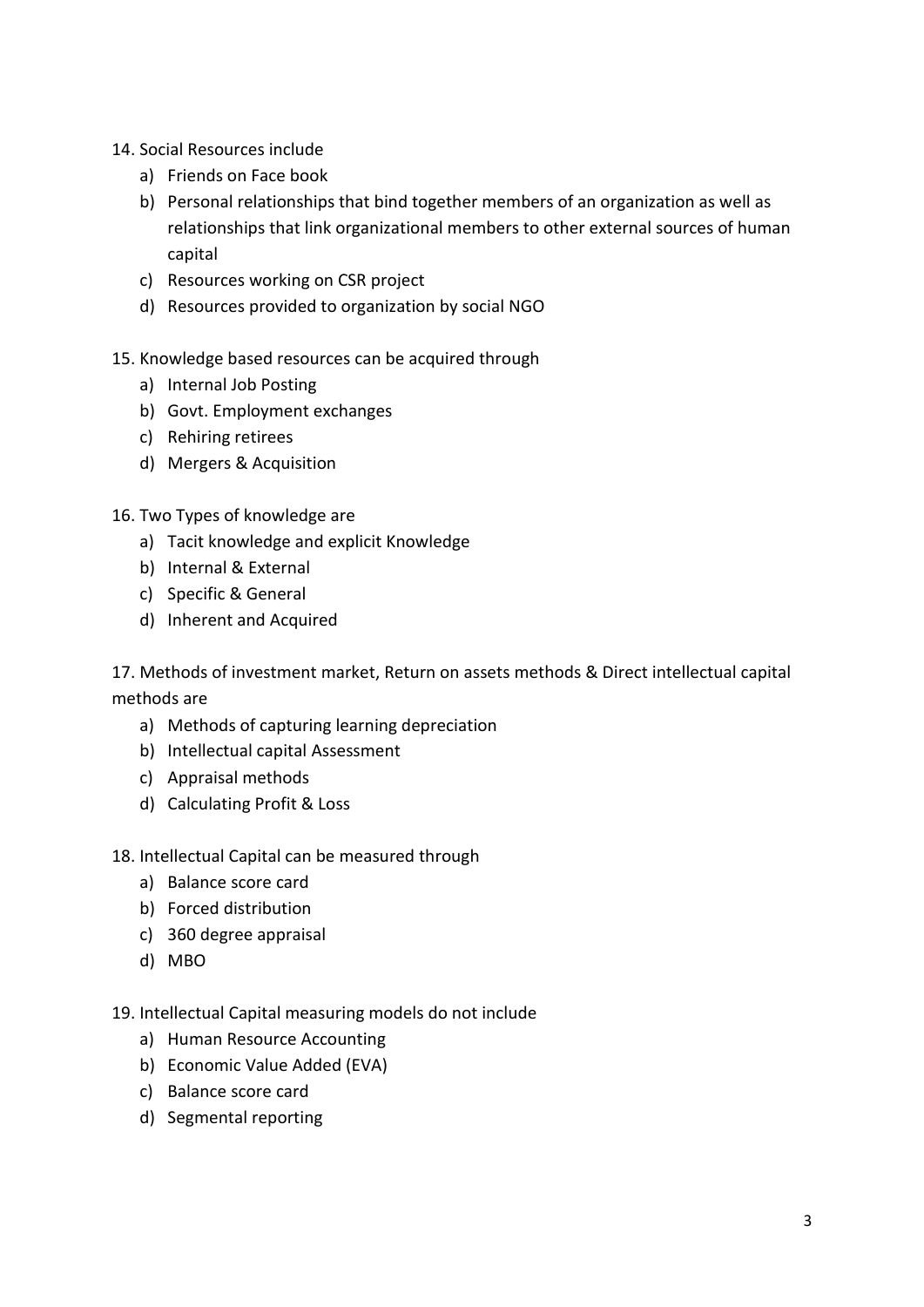- 20. Intellectual Capital does not include
	- a) Patents
	- b) Licenses and Know how
	- c) Information systems
	- d) cost of training equipment
- 21. Intellectual capital will also be a useful concept for
	- a) Setting corporate goals and strategies
	- b) Deciding cabins for researchers
	- c) Deciding training budget
	- d) Deciding CSR policy
- 22. Following is not Intellectual capital
	- a) Instructional Capital
	- b) Awareness about CSR
	- c) Information Capital
	- d) Human Capital
- 23. Building learning culture include
	- a) Having training every day
	- b) Building training rooms at each location
	- c) Continuous learning and sharing knowledge with others
	- d) Assessing training needs
- 24. This type of appraisal method takes into account training and development aspect
	- a) Ranking method
	- b) Management by objectives
	- c) Confidential reporting
	- d) Balance score card
- 25. Learning culture does not lead to
	- a) Increasing corporate image
	- b) More innovations
	- c) Better knowledge inventory
	- d) Decrease in appraisal related errors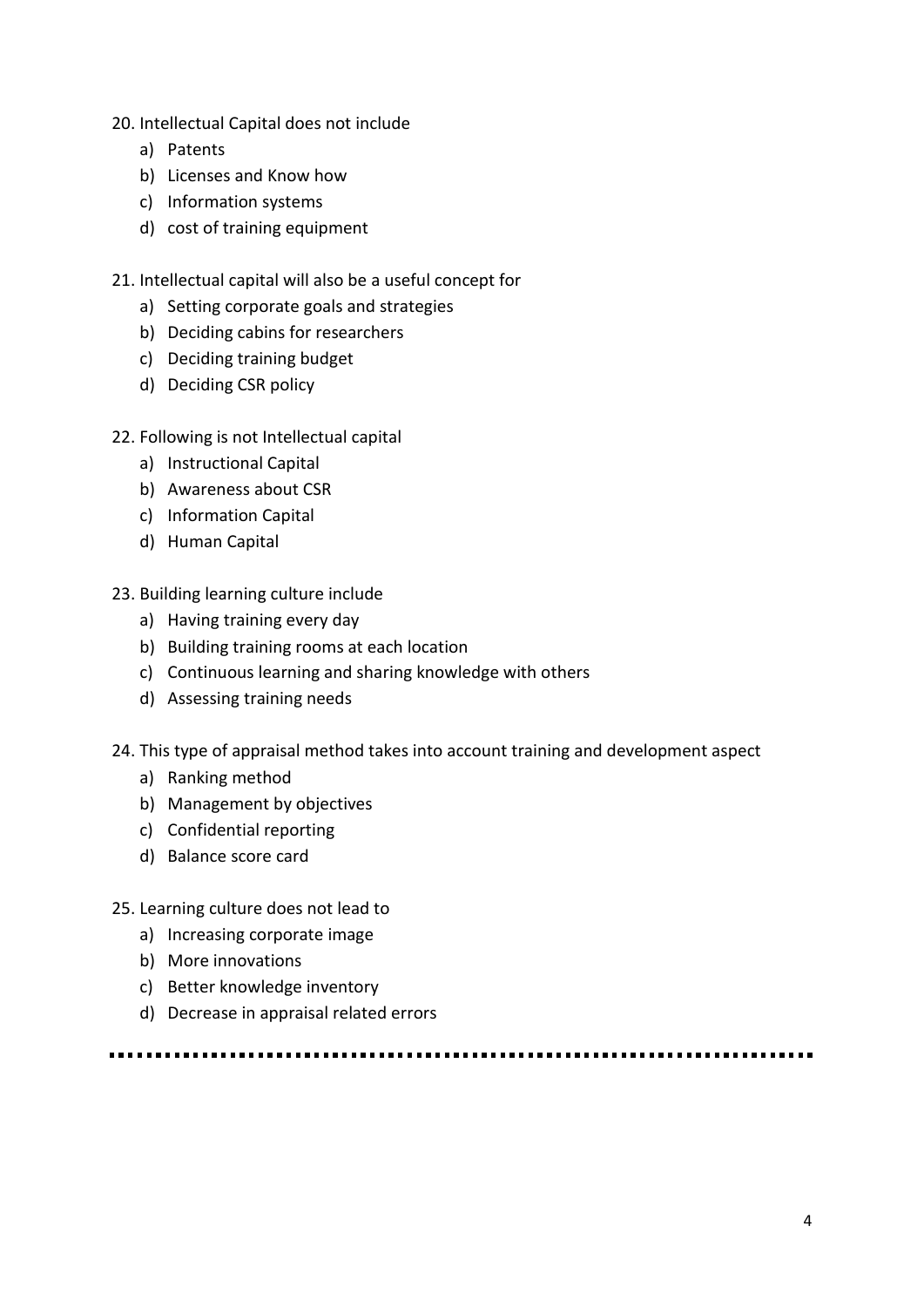## **Sample Questions for Practice**

## **Course: MHRDM(Semester-VI) (Choice Based) Subject: Role of HR in Knowledge Management**

- 1. Explicit Knowledge refers to knowledge that is transmittable in  $\qquad \qquad ,$ systematic language, which can be captured and shared through information technology so, it is easy to transfer within and between people.
	- a. Formal
	- b. Informal
	- c. Casual
	- d. Correct
- 2. Cognitive Knowledge is the discipline that professionals achieve through extensive training and certification.
	- a. Simple
	- b. Plain
	- c. Basic
	- d. Required
- 3. Tacit type of \_\_\_\_\_\_\_\_\_\_\_ is derived empirically.
	- a. Knowledge
	- b. Culture
	- c. Design
	- d. Structure
- 4. Communities of Practice are groups of people with a common who meet for sharing their insights in order to develop better solutions to problems or challenges.
	- a. Habit
	- b. Source
	- c. Liking
	- d. Interest
- 5. Knowledge Management is fundamentally about making the right knowledge or the right knowledge sources (including people) available to the right people at the
	- \_\_\_\_\_\_\_\_\_. a. Right place
		- b. Right moment
		- c. Right time
		- d. Right work
- 6. Knowledge workers in today's workforce are **who are valued for their** ability to act and communicate with knowledge within a specific subject area.
	- a. Individuals
	- b. Organisations
	- c. Customers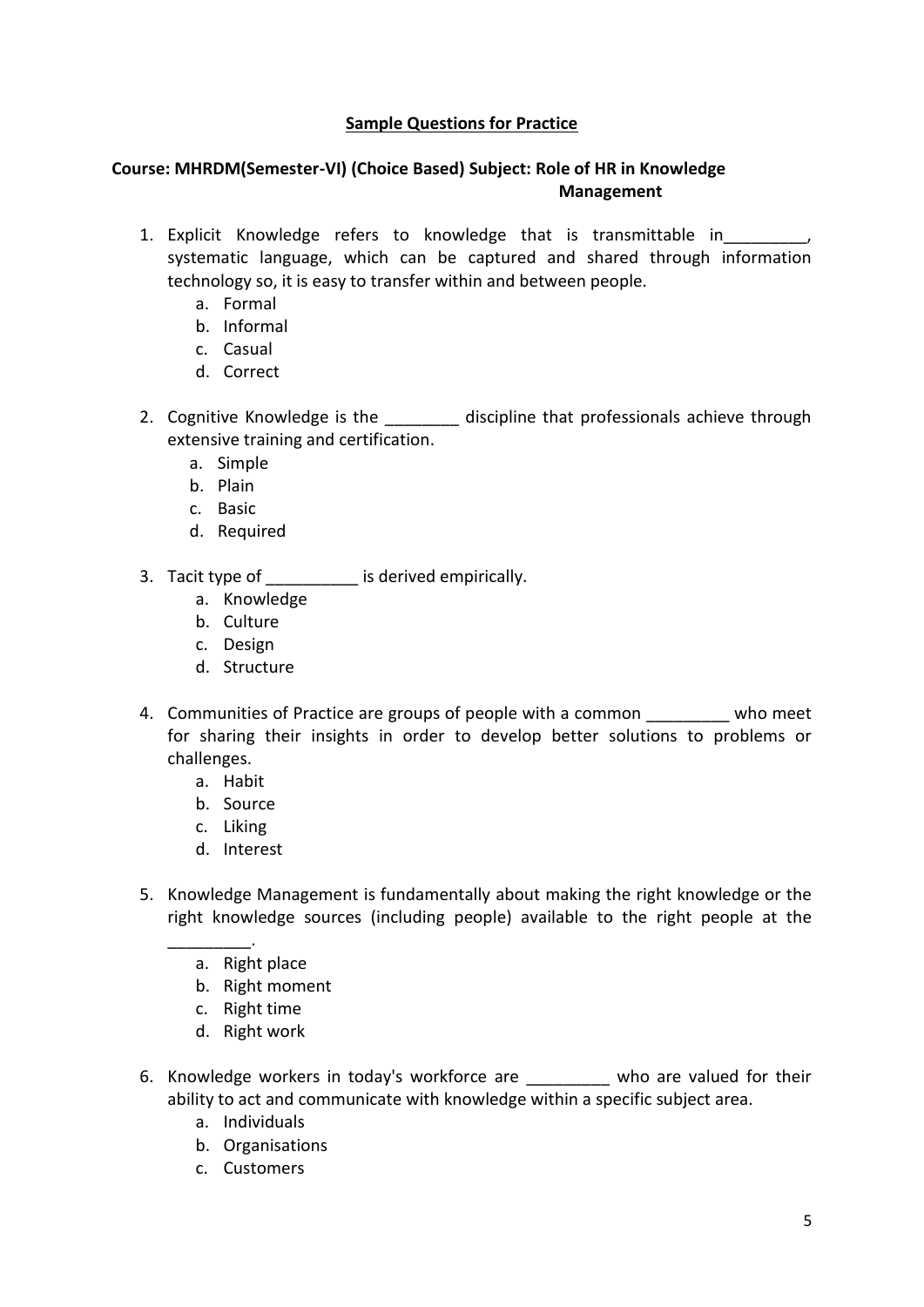- d. Employers
- 7. Analysing data to establish relationships, assessing a limit order to evaluate complex or conflicting priorities and identifying and understanding trends are a one of the functions of Knowledge workers.
	- a. Input
	- b. Output
	- c. Productivity
	- d. Profitability
- 8. Articulation, Awareness and \_\_\_\_\_\_\_\_\_ to knowledge are a part of Explicit Knowledge.
	- a. Entry
	- b. Admission
	- c. Availability
	- d. Access
- 9. Factor relevant to Tacit Knowledge is informal network and way of communication.
	- a. Informal
	- b. Formal
	- c. SAP Network
	- d. Peer Network

10. To \_\_\_\_\_\_\_\_\_ people not to leave can also be called as Knowledge Retention.

- a. Persuade
- b. Inform
- c. Motivate
- d. Convince
- 11. Efficiency, Effectiveness & Innovation are the basic types of The Massic from a Knowledge Management Initiative.
	- a. Improvements
	- b. Benefits
	- c. Uses
	- d. Requirements
- 12. The collective extended beliefs and values of employees in the workplace is called as Organisation culture.
	- a. Ideas
	- b. Understanding
	- c. Benefits
	- d. Perceptions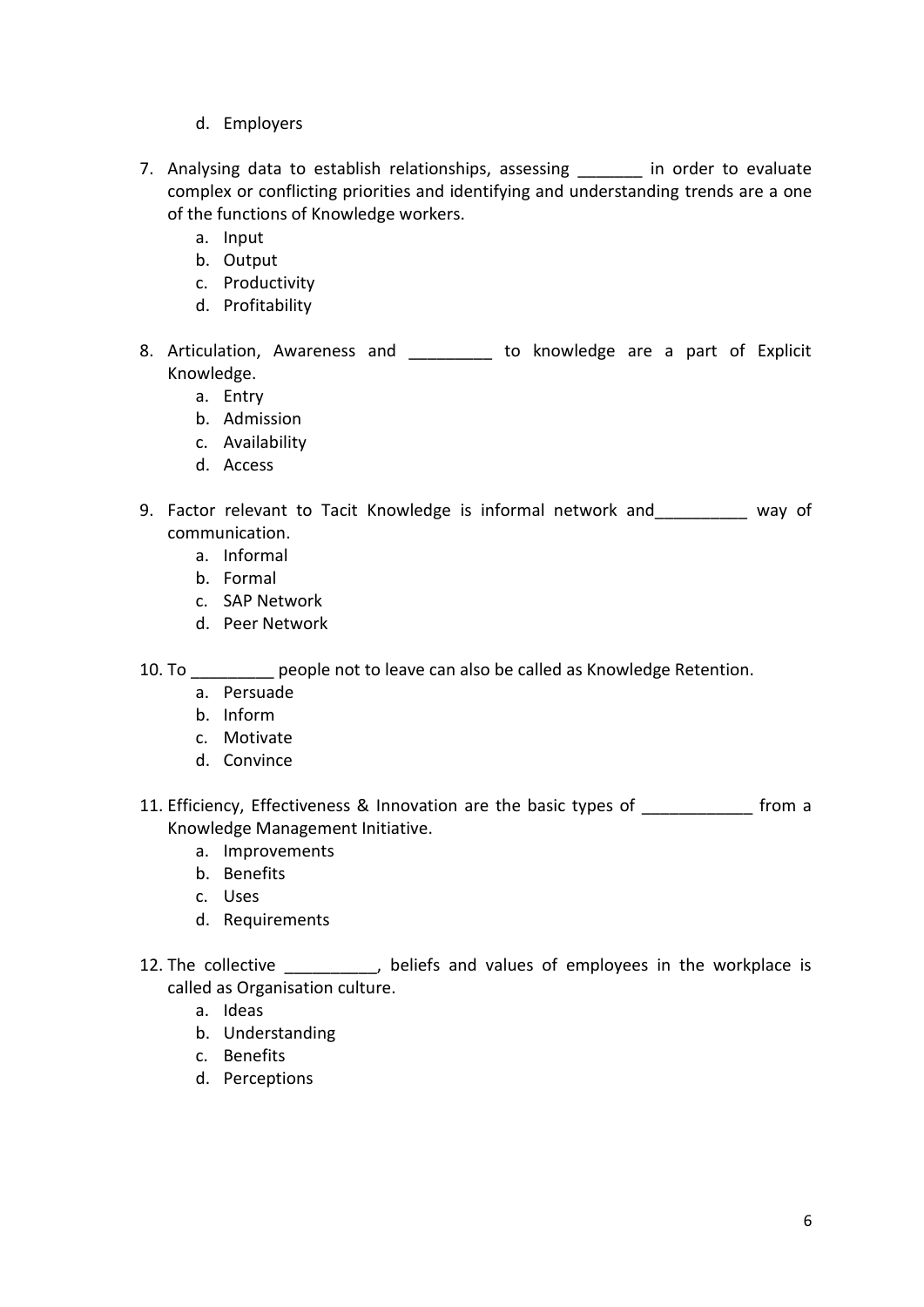- 13. Adaptation, **witch the Communication and interaction are types of Knowledge** culture enablers.
	- a. Alteration
	- b. Principles
	- c. Sharing
	- d. Collaboration

14. Organisational Diagnosis **the existing organizational patterns.** 

- a. Beliefs
- b. Practices
- c. Understands
- d. Studies
- 15. The structural support knowledge culture enablers consist of  $\qquad \qquad$ transparent decision making and information access.
	- a. Organizational Structure
	- b. Divisional Structure
	- c. Matrix Structure
	- d. Hybrid Structure
- 16. Encourage knowledge champions, share user \_\_\_\_\_\_\_\_\_\_\_\_\_\_\_\_ stories and promote awareness of the process and outcomes are the key steps of Knowledge Culture enhancement programs.
	- a. Success
	- b. Failure
	- c. Achievement
	- d. Accomplishment
- 17. While the existing knowledge culture, a key step is diagnostic focus.
	- a. Reviewing
	- b. Previewing
	- c. Studying
	- d. Revising
- 18. Stoner and Wankel has defined Organizational structure as "the arrangement and of the component parts and positions of a company"
	- a. Building
	- b. Association
	- c. Relationship
	- d. Interrelationship
- 19. The Organic model is a logical opposite flexible division of tasks, low standardization, \_\_\_\_\_\_\_\_, hierarchy, and low formality of rules.
	- a. Flat structure
	- b. Matrix structure
	- c. Divisional structure
	- d. Hybrid Structure